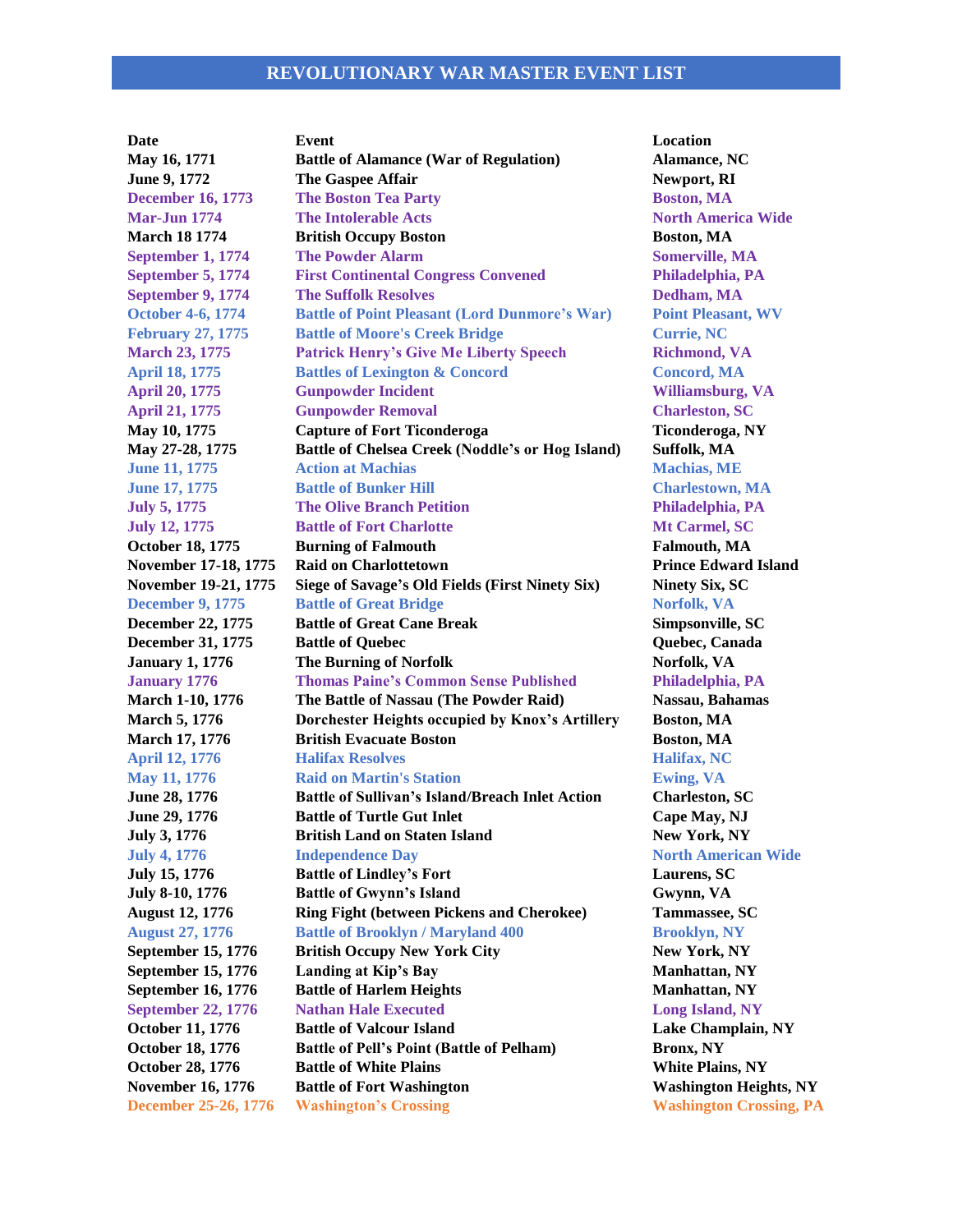### **REVOLUTIONARY WAR MASTER EVENT LIST**

**December 26, 1776 First Battle of Trenton Trenton, NJ January 2, 1777 Second Battle of Trenton (Assunpink Creek) Trenton, NJ January 3, 1777 Battle of Princeton Princeton, NJ January 5, 1777 Winter encampment at Morristown established Morristown, NJ January-March, 1777 The Forage War (NJ Militia Insurgency) New Jersey January 5, 1777 Ambush at Elizabethtown Elizabethtown, NJ January 10, 1777 Ambush at Chatham Chatham, NJ January 20, 1777 Battle of Millstone Millstone Millstone**, NJ **February 1, 1777 Battle of Drake's Farm Metuchen, NJ February 8, 1777 Skirmish at Quibbletown Quibbletown, NJ February 23, 1777 Battle of Spanktown Rahway, NJ May 17, 1777 Battle of Thomas Creek Jacksonville, FL July 2-6, 1777 Siege of Fort Ticonderoga Ticonderoga, NY July 7, 1777 Battle of Hubbardton Rutland County, VT July 8, 1777 Battle of Fort Anne Fort Ann, NY August 6, 1777 Battle of Oriskany Oriskany, NY August 16, 1777 Battle of Bennington Bennington, VT September 11, 1777 Battle of Brandywine Brandywine, PA September 20, 1777 Battle of Paoli (Paoli Massacre) Willistown TWP, PA October 4, 1777 Battle of Germantown Germantown Germantown**, PA **October 6, 1777 Battle of Fort's Montgomery and Clinton West Point, NY October 17, 1777 Battle of Saratoga Stillwater, NY October 22, 1777 Battle of Red Bank (Siege of Fort Mercer) National Park, NJ November 16, 1777 Siege of Fort Mifflin (Battle of Mud Island) Philadelphia, PA December 5-8, 1777 Battle of Whitemarsh (Edge Hill) Whitemarsh TWP, PA December 19, 1777 Army establishes Camp at Valley Forge Valley Forge, PA February 6, 1778 US and France enter a Military Alliance Versailles, FR August 29, 1778 Battle of Rhode Island (Quaker Hill) Newport, RI September 17, 1778 Treaty of Fort Pitt (Treaty with the Delaware) Pittsburgh, PA October 6, 1778 Battle of Chestnut Neck Little Egg Harbor, NJ December 29, 1778 First Battle of Savannah Savannah, GA June 28, 1778 Battle of Monmouth Monmouth Monmouth, NJ Jul 24-Aug 14, 1779 Penobscot Expedition (Battle of Penobscot Bay) Penobscot Bay, ME February 3, 1779 Battle of Beaufort (Battle of Port Royal Island) Beaufort, SC February 14, 1779 Battle of Kettle Creek Washington, GA February 23-25, 1779 Battle of Vincennes (Siege of Fort Sackville) Vincennes, IN March 3, 1779 Battle of Briar Creek Eastern Georgia June 20, 1779 Battle of Stono Ferry Rantowles, SC June 21, 1779 Spain Declares War against England Europe August 2, 1779 Siege of Fort Laurens Bolivar, OH August 29, 1779 Battle of Newtown Newtown, NY September 7, 1779 Capture of Fort Bute Bayou Manchac, LA September 21, 1779 Spain wins the Battle of Baton Rouge Baton Rouge, LA September 23, 1779 Battle of Flamborough Head Yorkshire,, England October 16, 1779 Second Battle of Savannah Savannah, GA April 14, 1780 Battle of Monck's Corner (Biggin Bridge) Monck's Corner, SC May 6, 1780 Battle of Lenud's Ferry Berkley County, SC May 12, 1780 British Capture Charleston Charleston, SC May 26, 1780 Battle of Fort San Carlos St Louis, MO May 29, 1780 Battle of Waxhaw's (Buford's Massacre) Lancaster, SC June 20, 1780 Battle of Ramseur's Mill Lincolnton, NC July 12, 1780 Battle of Williamson's Plantation (Huck's Defeat) Brattonsville, SC**